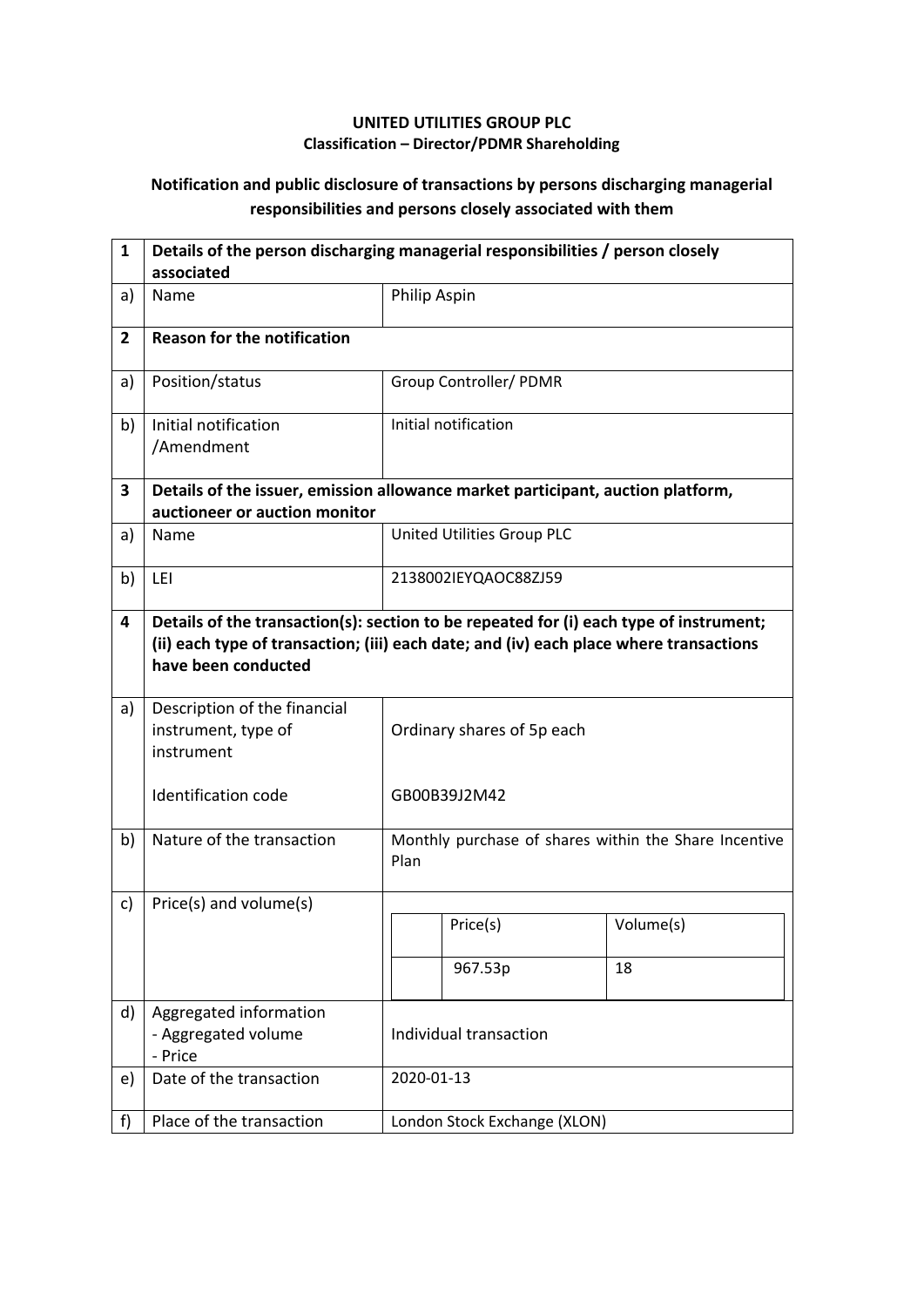| $\mathbf{1}$   | Details of the person discharging managerial responsibilities / person closely                                                                                                                          |                                                   |                                                       |  |  |  |
|----------------|---------------------------------------------------------------------------------------------------------------------------------------------------------------------------------------------------------|---------------------------------------------------|-------------------------------------------------------|--|--|--|
|                | associated                                                                                                                                                                                              |                                                   |                                                       |  |  |  |
| a)             | Name                                                                                                                                                                                                    | Louise Beardmore                                  |                                                       |  |  |  |
| $\overline{2}$ | <b>Reason for the notification</b>                                                                                                                                                                      |                                                   |                                                       |  |  |  |
| a)             | Position/status                                                                                                                                                                                         | <b>Customer Services and People Director/PDMR</b> |                                                       |  |  |  |
| b)             | Initial notification<br>/Amendment                                                                                                                                                                      | Initial notification                              |                                                       |  |  |  |
| 3              | Details of the issuer, emission allowance market participant, auction platform,<br>auctioneer or auction monitor                                                                                        |                                                   |                                                       |  |  |  |
| a)             | Name                                                                                                                                                                                                    | United Utilities Group PLC                        |                                                       |  |  |  |
| b)             | LEI                                                                                                                                                                                                     | 2138002IEYQAOC88ZJ59                              |                                                       |  |  |  |
| 4              | Details of the transaction(s): section to be repeated for (i) each type of instrument;<br>(ii) each type of transaction; (iii) each date; and (iv) each place where transactions<br>have been conducted |                                                   |                                                       |  |  |  |
| a)             | Description of the financial<br>instrument, type of<br>instrument                                                                                                                                       | Ordinary shares of 5p each                        |                                                       |  |  |  |
|                | Identification code                                                                                                                                                                                     | GB00B39J2M42                                      |                                                       |  |  |  |
| b)             | Nature of the transaction                                                                                                                                                                               | Plan                                              | Monthly purchase of shares within the Share Incentive |  |  |  |
| c)             | Price(s) and volume(s)                                                                                                                                                                                  |                                                   |                                                       |  |  |  |
|                |                                                                                                                                                                                                         | Price(s)                                          | Volume(s)                                             |  |  |  |
|                |                                                                                                                                                                                                         | 967.53p                                           | 18                                                    |  |  |  |
| d)             | Aggregated information<br>- Aggregated volume<br>- Price                                                                                                                                                | Individual transaction                            |                                                       |  |  |  |
| e)             | Date of the transaction                                                                                                                                                                                 | 2020-01-13                                        |                                                       |  |  |  |
| f)             | Place of the transaction                                                                                                                                                                                | London Stock Exchange (XLON)                      |                                                       |  |  |  |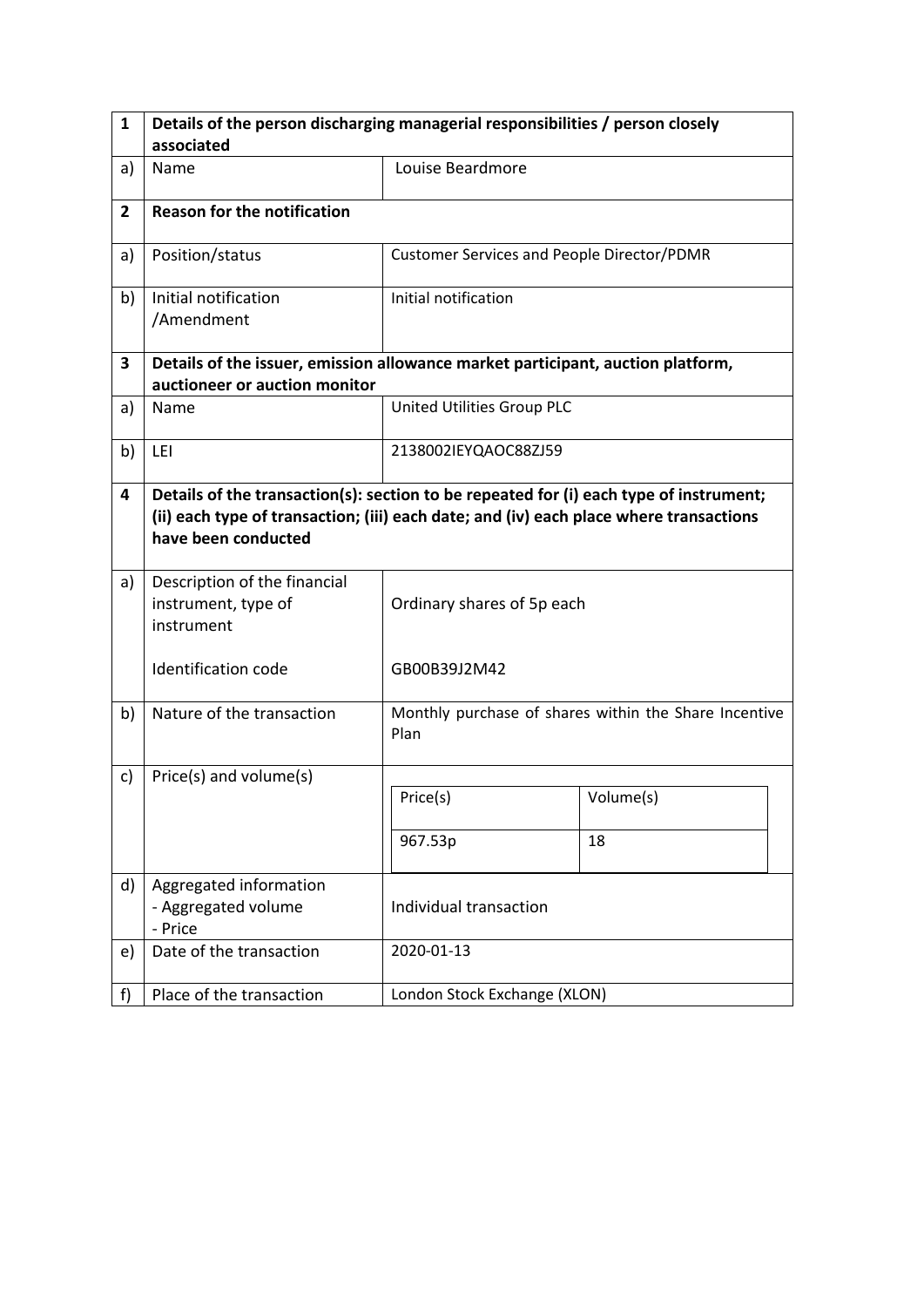| 1              | Details of the person discharging managerial responsibilities / person closely                                                                                                                          |                                              |                                                       |  |  |  |
|----------------|---------------------------------------------------------------------------------------------------------------------------------------------------------------------------------------------------------|----------------------------------------------|-------------------------------------------------------|--|--|--|
|                | associated                                                                                                                                                                                              |                                              |                                                       |  |  |  |
| a)             | Name                                                                                                                                                                                                    | James Bullock                                |                                                       |  |  |  |
| $\overline{2}$ | <b>Reason for the notification</b>                                                                                                                                                                      |                                              |                                                       |  |  |  |
| a)             | Position/status                                                                                                                                                                                         | <b>Strategy and Regulation Director/PDMR</b> |                                                       |  |  |  |
| b)             | Initial notification<br>/Amendment                                                                                                                                                                      | Initial notification                         |                                                       |  |  |  |
| 3              | Details of the issuer, emission allowance market participant, auction platform,<br>auctioneer or auction monitor                                                                                        |                                              |                                                       |  |  |  |
| a)             | Name                                                                                                                                                                                                    | United Utilities Group PLC                   |                                                       |  |  |  |
| b)             | LEI                                                                                                                                                                                                     | 2138002IEYQAOC88ZJ59                         |                                                       |  |  |  |
| 4              | Details of the transaction(s): section to be repeated for (i) each type of instrument;<br>(ii) each type of transaction; (iii) each date; and (iv) each place where transactions<br>have been conducted |                                              |                                                       |  |  |  |
| a)             | Description of the financial<br>instrument, type of<br>instrument                                                                                                                                       | Ordinary shares of 5p each                   |                                                       |  |  |  |
|                | <b>Identification code</b>                                                                                                                                                                              | GB00B39J2M42                                 |                                                       |  |  |  |
| b)             | Nature of the transaction                                                                                                                                                                               | Plan                                         | Monthly purchase of shares within the Share Incentive |  |  |  |
| c)             | Price(s) and volume(s)                                                                                                                                                                                  |                                              |                                                       |  |  |  |
|                |                                                                                                                                                                                                         | Price(s)                                     | Volume(s)                                             |  |  |  |
|                |                                                                                                                                                                                                         | 967.53p                                      | 18                                                    |  |  |  |
| d)             | Aggregated information<br>- Aggregated volume<br>- Price                                                                                                                                                | Individual transaction                       |                                                       |  |  |  |
| e)             | Date of the transaction                                                                                                                                                                                 | 2020-01-13                                   |                                                       |  |  |  |
| f)             | Place of the transaction                                                                                                                                                                                | London Stock Exchange (XLON)                 |                                                       |  |  |  |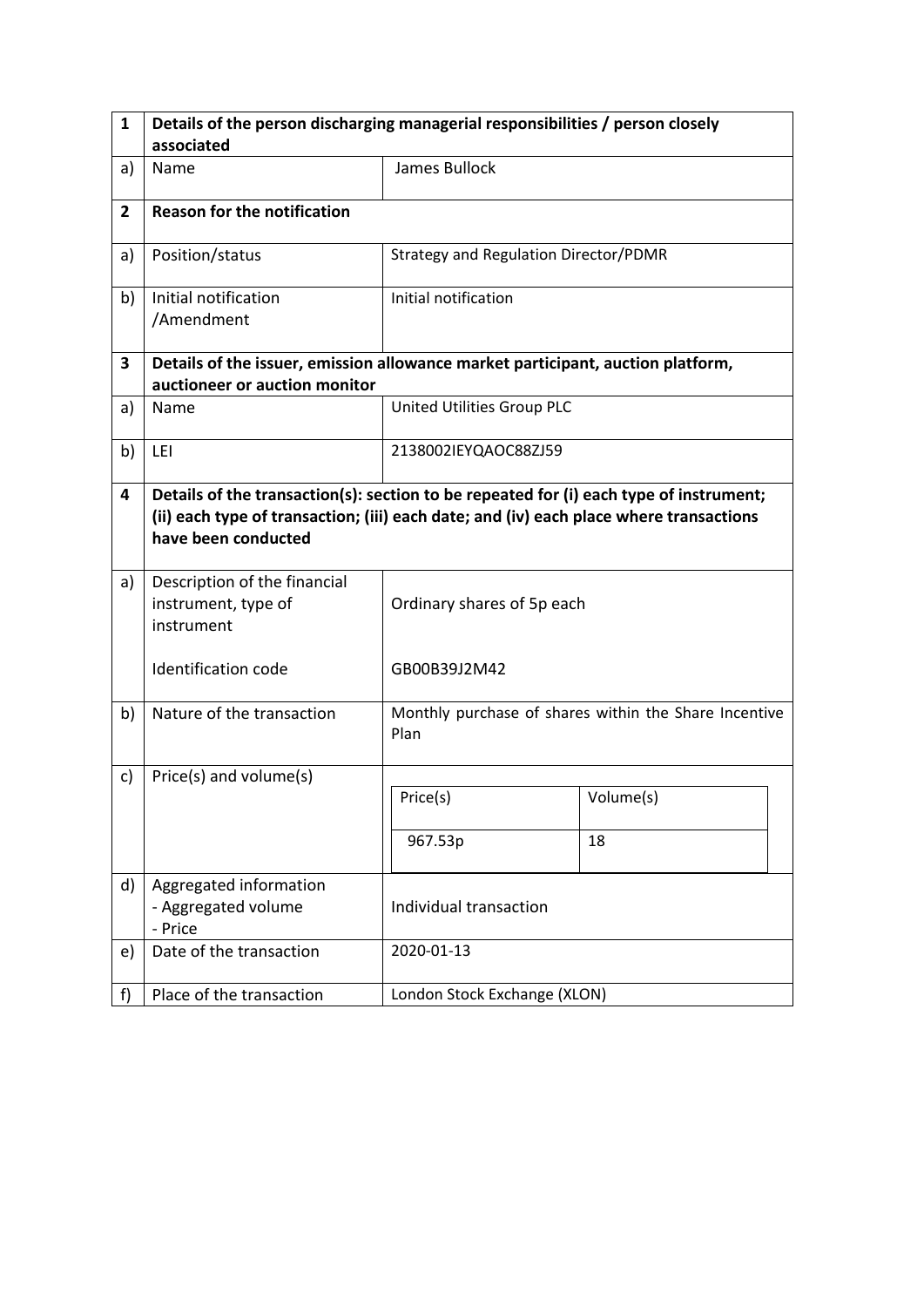| $\mathbf{1}$   | Details of the person discharging managerial responsibilities / person closely                                                                                                                          |                            |                                                       |           |  |
|----------------|---------------------------------------------------------------------------------------------------------------------------------------------------------------------------------------------------------|----------------------------|-------------------------------------------------------|-----------|--|
|                | associated                                                                                                                                                                                              |                            |                                                       |           |  |
| a)             | Name                                                                                                                                                                                                    |                            | Simon Chadwick                                        |           |  |
| $\overline{2}$ | <b>Reason for the notification</b>                                                                                                                                                                      |                            |                                                       |           |  |
| a)             | Position/status                                                                                                                                                                                         |                            | Digital Services & Central Operations/PDMR            |           |  |
| b)             | Initial notification<br>/Amendment                                                                                                                                                                      |                            | Initial notification                                  |           |  |
| 3              | Details of the issuer, emission allowance market participant, auction platform,<br>auctioneer or auction monitor                                                                                        |                            |                                                       |           |  |
| a)             | Name                                                                                                                                                                                                    |                            | United Utilities Group PLC                            |           |  |
| b)             | LEI                                                                                                                                                                                                     |                            | 2138002IEYQAOC88ZJ59                                  |           |  |
| 4              | Details of the transaction(s): section to be repeated for (i) each type of instrument;<br>(ii) each type of transaction; (iii) each date; and (iv) each place where transactions<br>have been conducted |                            |                                                       |           |  |
| a)             | Description of the financial<br>instrument, type of<br>instrument                                                                                                                                       | Ordinary shares of 5p each |                                                       |           |  |
|                | <b>Identification code</b>                                                                                                                                                                              |                            | GB00B39J2M42                                          |           |  |
| b)             | Nature of the transaction                                                                                                                                                                               | Plan                       | Monthly purchase of shares within the Share Incentive |           |  |
| c)             | Price(s) and volume(s)                                                                                                                                                                                  |                            |                                                       |           |  |
|                |                                                                                                                                                                                                         |                            | Price(s)                                              | Volume(s) |  |
|                |                                                                                                                                                                                                         |                            | 967.53p                                               | 19        |  |
| d)             | Aggregated information<br>- Aggregated volume<br>- Price                                                                                                                                                | Individual transaction     |                                                       |           |  |
| e)             | Date of the transaction                                                                                                                                                                                 |                            | 2020-01-13                                            |           |  |
| f)             | Place of the transaction                                                                                                                                                                                |                            | London Stock Exchange (XLON)                          |           |  |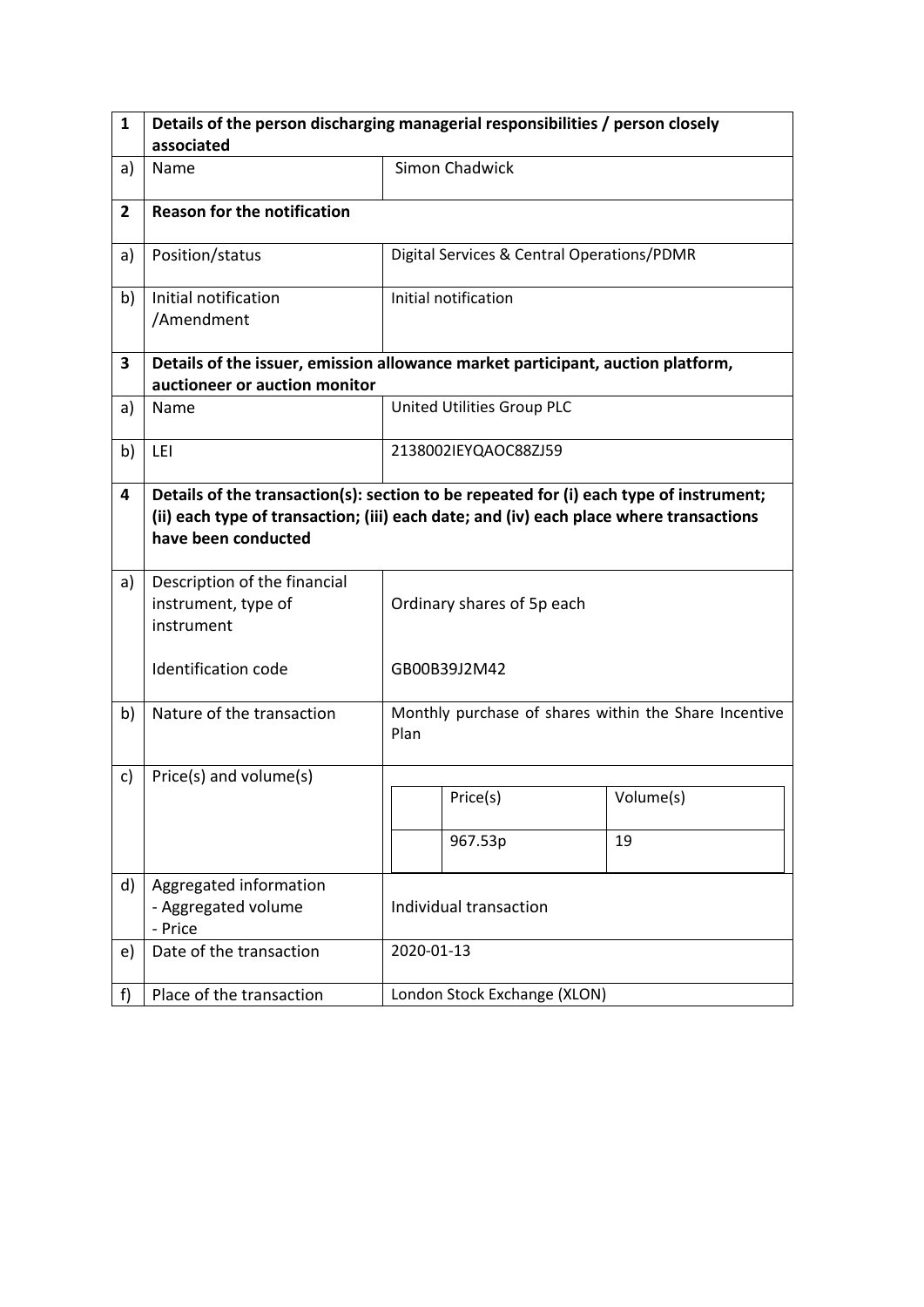| $\mathbf{1}$   | Details of the person discharging managerial responsibilities / person closely                                                                                                                          |                              |                                                       |  |  |  |
|----------------|---------------------------------------------------------------------------------------------------------------------------------------------------------------------------------------------------------|------------------------------|-------------------------------------------------------|--|--|--|
|                | associated                                                                                                                                                                                              |                              |                                                       |  |  |  |
| a)             | Name                                                                                                                                                                                                    | <b>Simon Gardiner</b>        |                                                       |  |  |  |
| $\overline{2}$ | <b>Reason for the notification</b>                                                                                                                                                                      |                              |                                                       |  |  |  |
| a)             | Position/status                                                                                                                                                                                         | Company Secretary/PDMR       |                                                       |  |  |  |
| b)             | Initial notification<br>/Amendment                                                                                                                                                                      | Initial notification         |                                                       |  |  |  |
| 3              | Details of the issuer, emission allowance market participant, auction platform,<br>auctioneer or auction monitor                                                                                        |                              |                                                       |  |  |  |
| a)             | Name                                                                                                                                                                                                    | United Utilities Group PLC   |                                                       |  |  |  |
| b)             | LEI                                                                                                                                                                                                     | 2138002IEYQAOC88ZJ59         |                                                       |  |  |  |
| 4              | Details of the transaction(s): section to be repeated for (i) each type of instrument;<br>(ii) each type of transaction; (iii) each date; and (iv) each place where transactions<br>have been conducted |                              |                                                       |  |  |  |
| a)             | Description of the financial<br>instrument, type of<br>instrument                                                                                                                                       | Ordinary shares of 5p each   |                                                       |  |  |  |
|                | Identification code                                                                                                                                                                                     | GB00B39J2M42                 |                                                       |  |  |  |
| b)             | Nature of the transaction                                                                                                                                                                               | Plan                         | Monthly purchase of shares within the Share Incentive |  |  |  |
| c)             | Price(s) and volume(s)                                                                                                                                                                                  |                              |                                                       |  |  |  |
|                |                                                                                                                                                                                                         | Price(s)                     | Volume(s)                                             |  |  |  |
|                |                                                                                                                                                                                                         | 967.53p                      | 18                                                    |  |  |  |
| d)             | Aggregated information<br>- Aggregated volume<br>- Price                                                                                                                                                | Individual transaction       |                                                       |  |  |  |
| e)             | Date of the transaction                                                                                                                                                                                 | 2020-01-13                   |                                                       |  |  |  |
| f)             | Place of the transaction                                                                                                                                                                                | London Stock Exchange (XLON) |                                                       |  |  |  |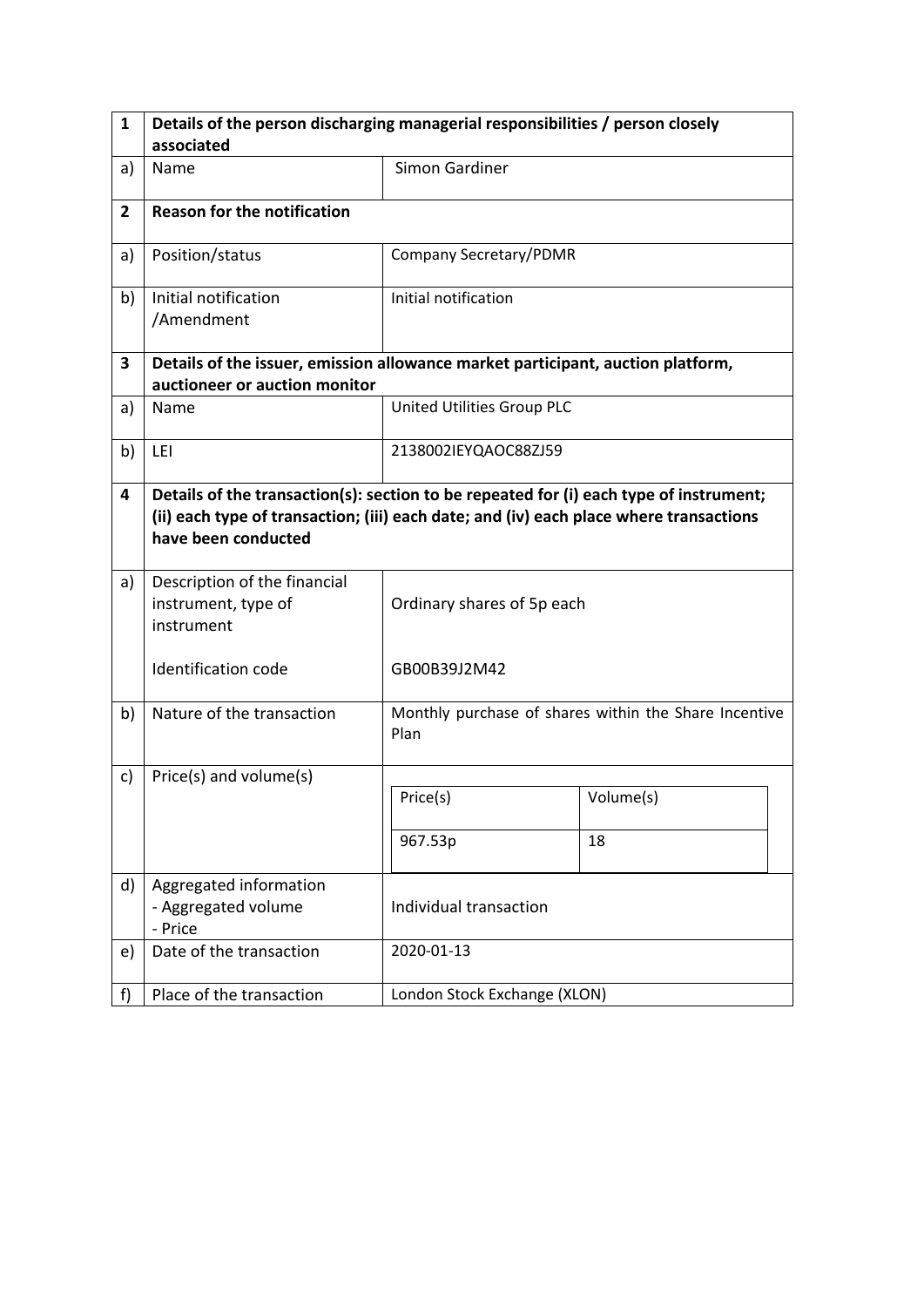| 1              | Details of the person discharging managerial responsibilities / person closely                                                                                                                          |                            |                                                       |           |  |
|----------------|---------------------------------------------------------------------------------------------------------------------------------------------------------------------------------------------------------|----------------------------|-------------------------------------------------------|-----------|--|
|                | associated                                                                                                                                                                                              |                            |                                                       |           |  |
| a)             | Name                                                                                                                                                                                                    |                            | Joanne Harrison                                       |           |  |
| $\overline{2}$ | <b>Reason for the notification</b>                                                                                                                                                                      |                            |                                                       |           |  |
| a)             | Position/status                                                                                                                                                                                         |                            | Environment and Asset Strategy Director/PDMR          |           |  |
| b)             | Initial notification<br>/Amendment                                                                                                                                                                      |                            | Initial notification                                  |           |  |
| 3              | Details of the issuer, emission allowance market participant, auction platform,<br>auctioneer or auction monitor                                                                                        |                            |                                                       |           |  |
| a)             | Name                                                                                                                                                                                                    |                            | United Utilities Group PLC                            |           |  |
| b)             | LEI                                                                                                                                                                                                     |                            | 2138002IEYQAOC88ZJ59                                  |           |  |
| 4              | Details of the transaction(s): section to be repeated for (i) each type of instrument;<br>(ii) each type of transaction; (iii) each date; and (iv) each place where transactions<br>have been conducted |                            |                                                       |           |  |
| a)             | Description of the financial<br>instrument, type of<br>instrument                                                                                                                                       | Ordinary shares of 5p each |                                                       |           |  |
|                | <b>Identification code</b>                                                                                                                                                                              |                            | GB00B39J2M42                                          |           |  |
| b)             | Nature of the transaction                                                                                                                                                                               | Plan                       | Monthly purchase of shares within the Share Incentive |           |  |
| c)             | Price(s) and volume(s)                                                                                                                                                                                  |                            |                                                       |           |  |
|                |                                                                                                                                                                                                         |                            | Price(s)                                              | Volume(s) |  |
|                |                                                                                                                                                                                                         |                            | 967.53p                                               | 18        |  |
| d)             | Aggregated information<br>- Aggregated volume<br>- Price                                                                                                                                                | Individual transaction     |                                                       |           |  |
| e)             | Date of the transaction                                                                                                                                                                                 |                            | 2020-01-13                                            |           |  |
| f)             | Place of the transaction                                                                                                                                                                                |                            | London Stock Exchange (XLON)                          |           |  |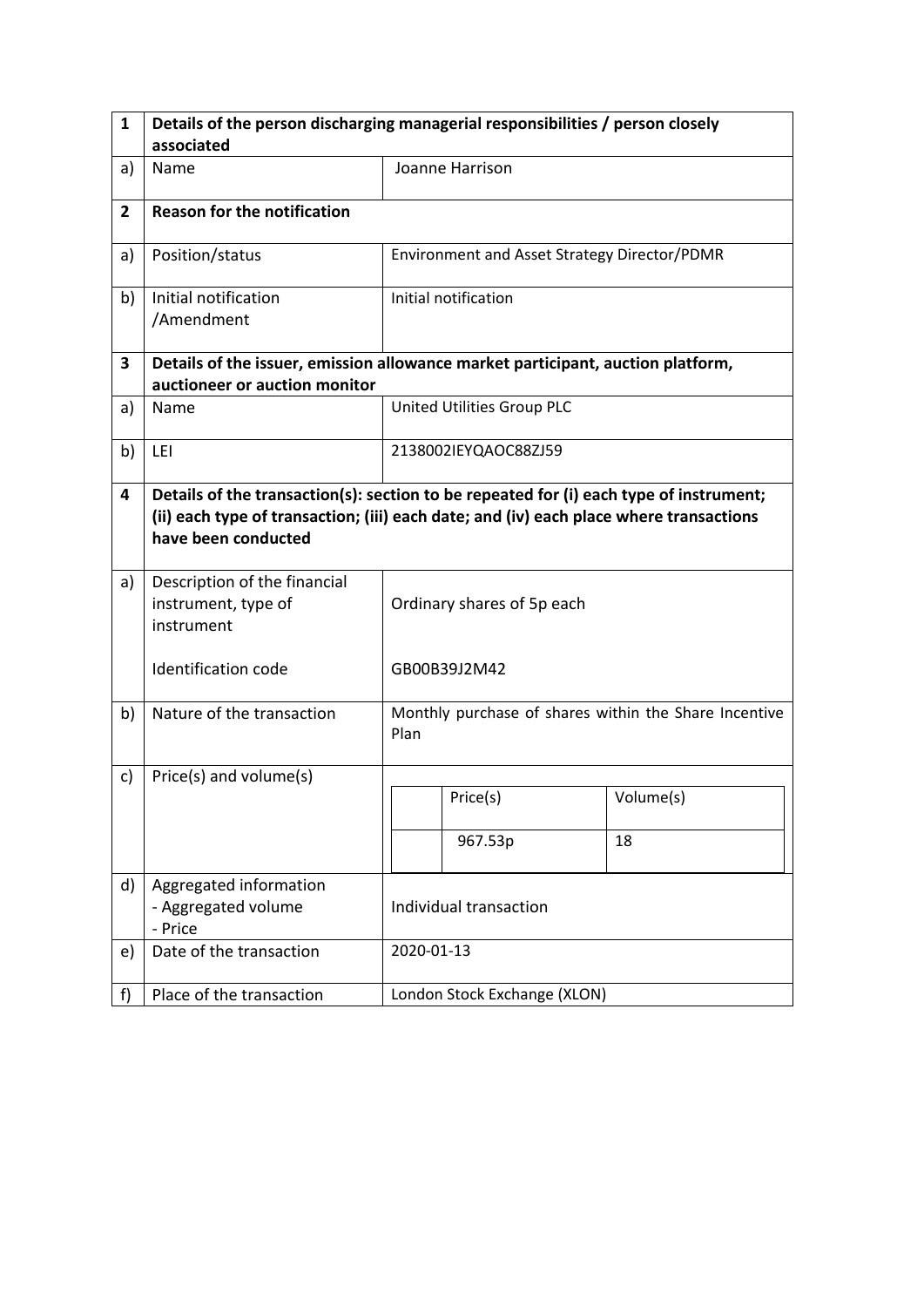| $\mathbf{1}$   | Details of the person discharging managerial responsibilities / person closely                                                                                                                          |                            |                              |                                                       |  |
|----------------|---------------------------------------------------------------------------------------------------------------------------------------------------------------------------------------------------------|----------------------------|------------------------------|-------------------------------------------------------|--|
|                | associated                                                                                                                                                                                              |                            |                              |                                                       |  |
| a)             | Name                                                                                                                                                                                                    |                            | James Keith Haslett          |                                                       |  |
| $\overline{2}$ | <b>Reason for the notification</b>                                                                                                                                                                      |                            |                              |                                                       |  |
| a)             | Position/status                                                                                                                                                                                         |                            | Director of Wastewater/PDMR  |                                                       |  |
| b)             | Initial notification<br>/Amendment                                                                                                                                                                      |                            | Initial notification         |                                                       |  |
| 3              | Details of the issuer, emission allowance market participant, auction platform,<br>auctioneer or auction monitor                                                                                        |                            |                              |                                                       |  |
| a)             | Name                                                                                                                                                                                                    |                            | United Utilities Group PLC   |                                                       |  |
| b)             | LEI                                                                                                                                                                                                     |                            | 2138002IEYQAOC88ZJ59         |                                                       |  |
| 4              | Details of the transaction(s): section to be repeated for (i) each type of instrument;<br>(ii) each type of transaction; (iii) each date; and (iv) each place where transactions<br>have been conducted |                            |                              |                                                       |  |
| a)             | Description of the financial<br>instrument, type of<br>instrument                                                                                                                                       | Ordinary shares of 5p each |                              |                                                       |  |
|                | <b>Identification code</b>                                                                                                                                                                              |                            | GB00B39J2M42                 |                                                       |  |
| b)             | Nature of the transaction                                                                                                                                                                               | Plan                       |                              | Monthly purchase of shares within the Share Incentive |  |
| c)             | Price(s) and volume(s)                                                                                                                                                                                  |                            |                              |                                                       |  |
|                |                                                                                                                                                                                                         |                            | Price(s)                     | Volume(s)                                             |  |
|                |                                                                                                                                                                                                         |                            | 967.53p                      | 18                                                    |  |
| d)             | Aggregated information<br>- Aggregated volume<br>- Price                                                                                                                                                | Individual transaction     |                              |                                                       |  |
| e)             | Date of the transaction                                                                                                                                                                                 |                            | 2020-01-13                   |                                                       |  |
| f)             | Place of the transaction                                                                                                                                                                                |                            | London Stock Exchange (XLON) |                                                       |  |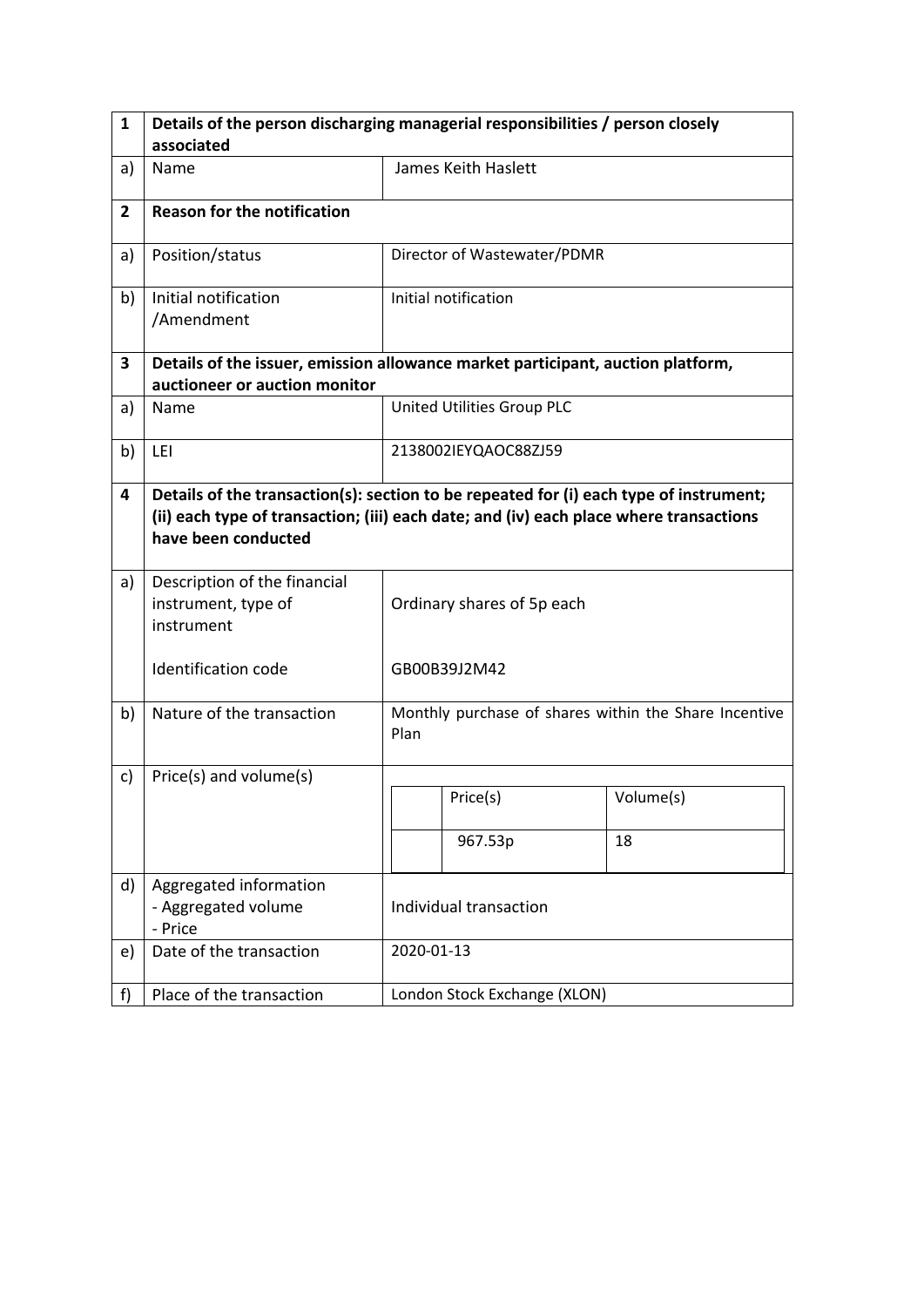| $\mathbf{1}$   | Details of the person discharging managerial responsibilities / person closely                                                                                                                          |                              |                                                       |  |  |  |
|----------------|---------------------------------------------------------------------------------------------------------------------------------------------------------------------------------------------------------|------------------------------|-------------------------------------------------------|--|--|--|
|                | associated                                                                                                                                                                                              |                              |                                                       |  |  |  |
| a)             | Name                                                                                                                                                                                                    | John Russell Houlden         |                                                       |  |  |  |
| $\overline{2}$ | <b>Reason for the notification</b>                                                                                                                                                                      |                              |                                                       |  |  |  |
| a)             | Position/status                                                                                                                                                                                         | Chief Financial Officer/PDMR |                                                       |  |  |  |
| b)             | Initial notification<br>/Amendment                                                                                                                                                                      | Initial notification         |                                                       |  |  |  |
| 3              | Details of the issuer, emission allowance market participant, auction platform,<br>auctioneer or auction monitor                                                                                        |                              |                                                       |  |  |  |
| a)             | Name                                                                                                                                                                                                    | United Utilities Group PLC   |                                                       |  |  |  |
| b)             | LEI                                                                                                                                                                                                     | 2138002IEYQAOC88ZJ59         |                                                       |  |  |  |
| 4              | Details of the transaction(s): section to be repeated for (i) each type of instrument;<br>(ii) each type of transaction; (iii) each date; and (iv) each place where transactions<br>have been conducted |                              |                                                       |  |  |  |
| a)             | Description of the financial<br>instrument, type of<br>instrument                                                                                                                                       | Ordinary shares of 5p each   |                                                       |  |  |  |
|                | Identification code                                                                                                                                                                                     | GB00B39J2M42                 |                                                       |  |  |  |
| b)             | Nature of the transaction                                                                                                                                                                               | Plan                         | Monthly purchase of shares within the Share Incentive |  |  |  |
| c)             | Price(s) and volume(s)                                                                                                                                                                                  |                              |                                                       |  |  |  |
|                |                                                                                                                                                                                                         | Price(s)                     | Volume(s)                                             |  |  |  |
|                |                                                                                                                                                                                                         | 967.53p                      | 20                                                    |  |  |  |
| d)             | Aggregated information<br>- Aggregated volume<br>- Price                                                                                                                                                | Individual transaction       |                                                       |  |  |  |
| e)             | Date of the transaction                                                                                                                                                                                 | 2020-01-13                   |                                                       |  |  |  |
| f)             | Place of the transaction                                                                                                                                                                                | London Stock Exchange (XLON) |                                                       |  |  |  |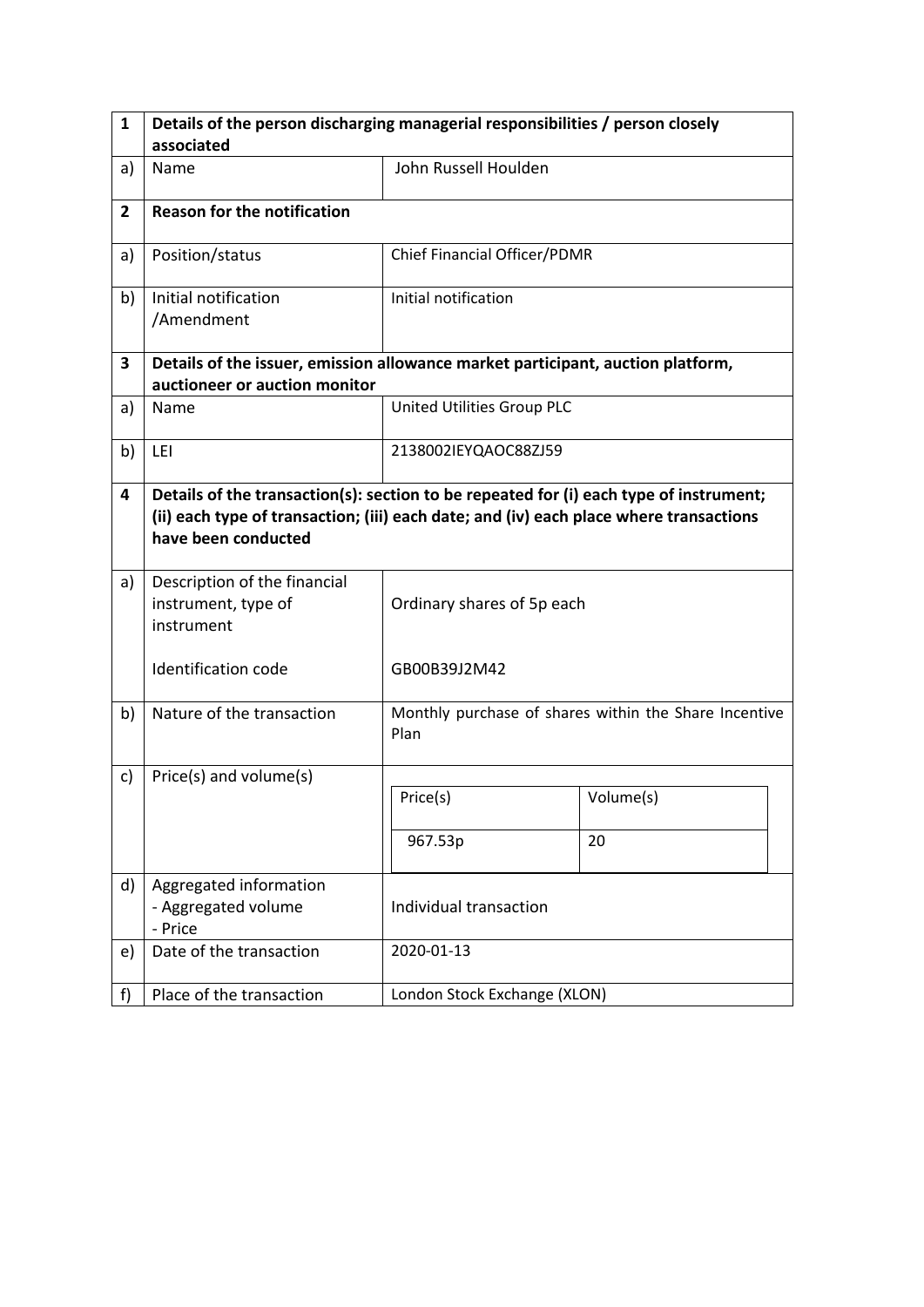| $\mathbf{1}$   | Details of the person discharging managerial responsibilities / person closely                                                                                                                          |                                 |                                                       |  |  |
|----------------|---------------------------------------------------------------------------------------------------------------------------------------------------------------------------------------------------------|---------------------------------|-------------------------------------------------------|--|--|
|                | associated                                                                                                                                                                                              |                                 |                                                       |  |  |
| a)             | Name                                                                                                                                                                                                    | Gaynor Kenyon                   |                                                       |  |  |
| $\overline{2}$ | <b>Reason for the notification</b>                                                                                                                                                                      |                                 |                                                       |  |  |
| a)             | Position/status                                                                                                                                                                                         | Corporate Affairs Director/PDMR |                                                       |  |  |
| b)             | Initial notification<br>/Amendment                                                                                                                                                                      | Initial notification            |                                                       |  |  |
| 3              | Details of the issuer, emission allowance market participant, auction platform,<br>auctioneer or auction monitor                                                                                        |                                 |                                                       |  |  |
| a)             | Name                                                                                                                                                                                                    | United Utilities Group PLC      |                                                       |  |  |
| b)             | LEI                                                                                                                                                                                                     | 2138002IEYQAOC88ZJ59            |                                                       |  |  |
| 4              | Details of the transaction(s): section to be repeated for (i) each type of instrument;<br>(ii) each type of transaction; (iii) each date; and (iv) each place where transactions<br>have been conducted |                                 |                                                       |  |  |
| a)             | Description of the financial<br>instrument, type of<br>instrument                                                                                                                                       | Ordinary shares of 5p each      |                                                       |  |  |
|                | <b>Identification code</b>                                                                                                                                                                              | GB00B39J2M42                    |                                                       |  |  |
| b)             | Nature of the transaction                                                                                                                                                                               | Plan                            | Monthly purchase of shares within the Share Incentive |  |  |
| c)             | Price(s) and volume(s)                                                                                                                                                                                  |                                 |                                                       |  |  |
|                |                                                                                                                                                                                                         | Price(s)                        | Volume(s)                                             |  |  |
|                |                                                                                                                                                                                                         | 967.53p                         | 18                                                    |  |  |
| d)             | Aggregated information<br>- Aggregated volume<br>- Price                                                                                                                                                | Individual transaction          |                                                       |  |  |
| e)             | Date of the transaction                                                                                                                                                                                 | 2020-01-13                      |                                                       |  |  |
| f)             | Place of the transaction                                                                                                                                                                                | London Stock Exchange (XLON)    |                                                       |  |  |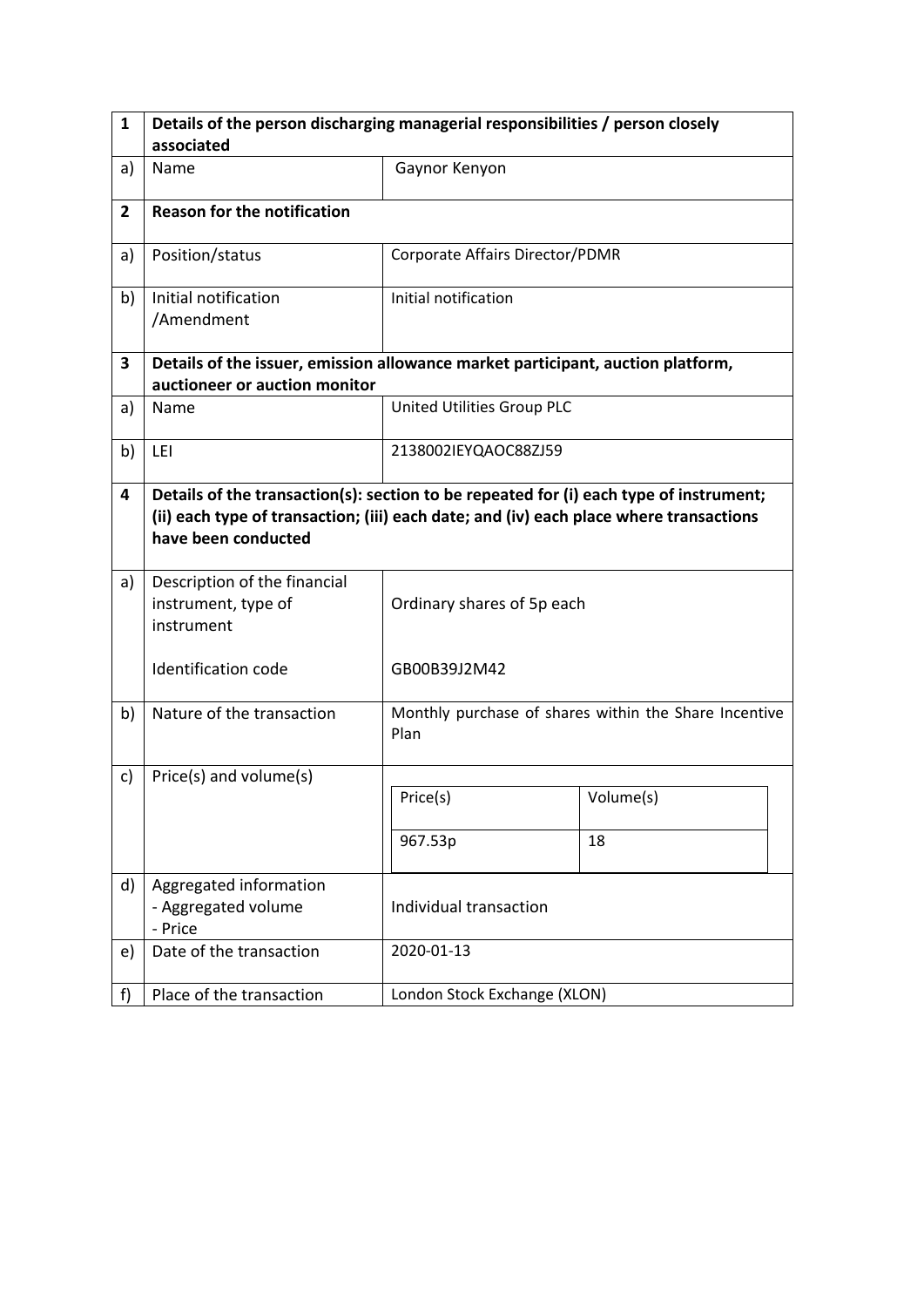| 1              | Details of the person discharging managerial responsibilities / person closely                                                                                                                          |                            |                                                       |           |  |
|----------------|---------------------------------------------------------------------------------------------------------------------------------------------------------------------------------------------------------|----------------------------|-------------------------------------------------------|-----------|--|
|                | associated                                                                                                                                                                                              |                            |                                                       |           |  |
| a)             | Name                                                                                                                                                                                                    | <b>Tom Lissett</b>         |                                                       |           |  |
| $\overline{2}$ | <b>Reason for the notification</b>                                                                                                                                                                      |                            |                                                       |           |  |
| a)             | Position/status                                                                                                                                                                                         |                            | Director of Bioresource & Energy Services/PDMR        |           |  |
| b)             | Initial notification<br>/Amendment                                                                                                                                                                      |                            | Initial notification                                  |           |  |
| 3              | Details of the issuer, emission allowance market participant, auction platform,<br>auctioneer or auction monitor                                                                                        |                            |                                                       |           |  |
| a)             | Name                                                                                                                                                                                                    |                            | United Utilities Group PLC                            |           |  |
| b)             | LEI                                                                                                                                                                                                     |                            | 2138002IEYQAOC88ZJ59                                  |           |  |
| 4              | Details of the transaction(s): section to be repeated for (i) each type of instrument;<br>(ii) each type of transaction; (iii) each date; and (iv) each place where transactions<br>have been conducted |                            |                                                       |           |  |
| a)             | Description of the financial<br>instrument, type of<br>instrument                                                                                                                                       | Ordinary shares of 5p each |                                                       |           |  |
|                | <b>Identification code</b>                                                                                                                                                                              |                            | GB00B39J2M42                                          |           |  |
| b)             | Nature of the transaction                                                                                                                                                                               | Plan                       | Monthly purchase of shares within the Share Incentive |           |  |
| c)             | Price(s) and volume(s)                                                                                                                                                                                  |                            |                                                       |           |  |
|                |                                                                                                                                                                                                         |                            | Price(s)                                              | Volume(s) |  |
|                |                                                                                                                                                                                                         |                            | 967.53p                                               | 20        |  |
| d)             | Aggregated information<br>- Aggregated volume<br>- Price                                                                                                                                                | Individual transaction     |                                                       |           |  |
| e)             | Date of the transaction                                                                                                                                                                                 |                            | 2020-01-13                                            |           |  |
| f)             | Place of the transaction                                                                                                                                                                                |                            | London Stock Exchange (XLON)                          |           |  |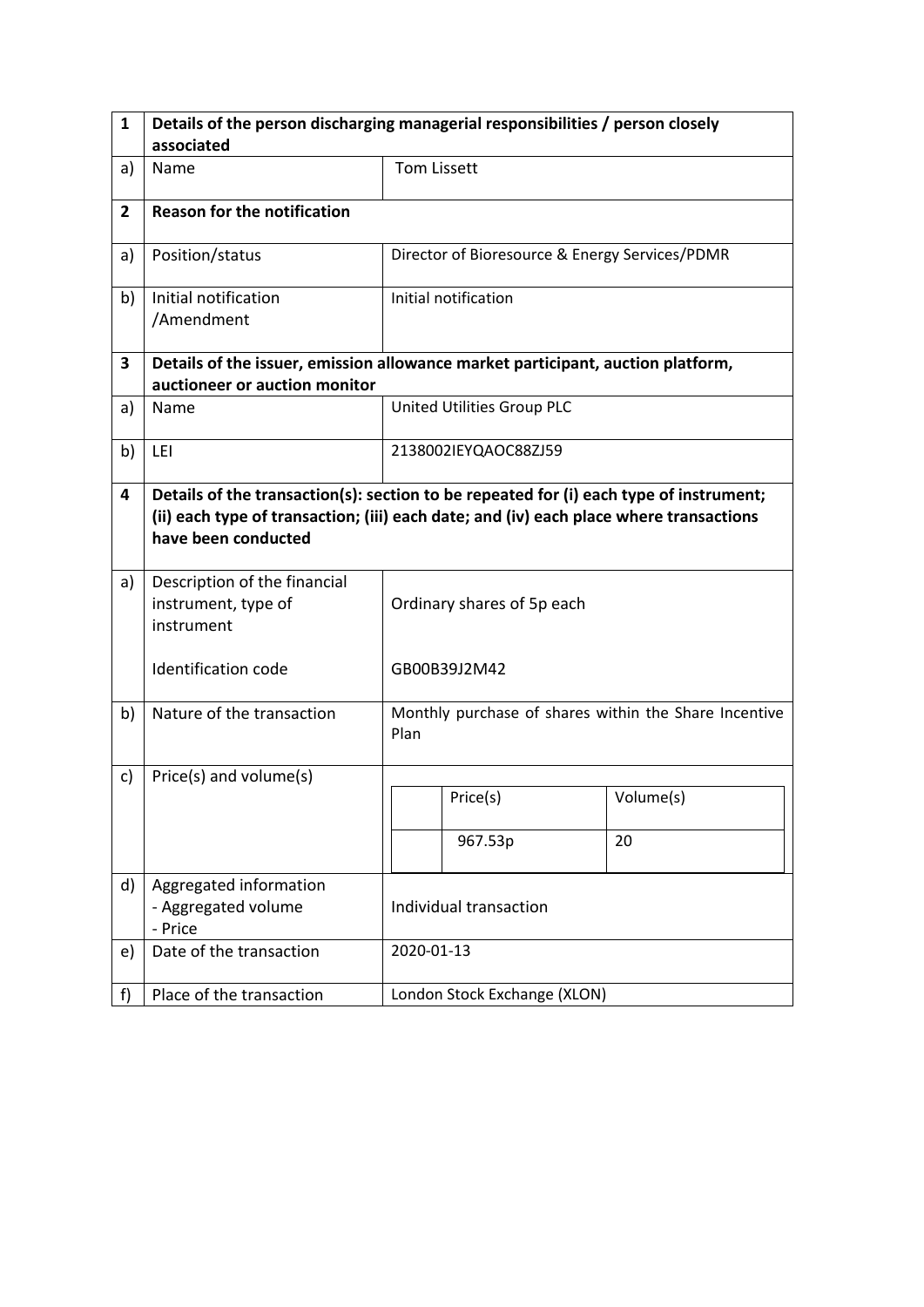| 1.             | Details of the person discharging managerial responsibilities / person closely                                                                                                                          |                              |                                                       |  |  |  |
|----------------|---------------------------------------------------------------------------------------------------------------------------------------------------------------------------------------------------------|------------------------------|-------------------------------------------------------|--|--|--|
|                | associated                                                                                                                                                                                              |                              |                                                       |  |  |  |
| a)             | Name                                                                                                                                                                                                    | <b>Steve Mogford</b>         |                                                       |  |  |  |
| $\overline{2}$ | <b>Reason for the notification</b>                                                                                                                                                                      |                              |                                                       |  |  |  |
| a)             | Position/status                                                                                                                                                                                         | Chief Executive Officer/PDMR |                                                       |  |  |  |
| b)             | Initial notification<br>/Amendment                                                                                                                                                                      | Initial notification         |                                                       |  |  |  |
| 3              | Details of the issuer, emission allowance market participant, auction platform,<br>auctioneer or auction monitor                                                                                        |                              |                                                       |  |  |  |
| a)             | Name                                                                                                                                                                                                    | United Utilities Group PLC   |                                                       |  |  |  |
| b)             | LEI                                                                                                                                                                                                     | 2138002IEYQAOC88ZJ59         |                                                       |  |  |  |
| 4              | Details of the transaction(s): section to be repeated for (i) each type of instrument;<br>(ii) each type of transaction; (iii) each date; and (iv) each place where transactions<br>have been conducted |                              |                                                       |  |  |  |
| a)             | Description of the financial<br>instrument, type of<br>instrument                                                                                                                                       | Ordinary shares of 5p each   |                                                       |  |  |  |
|                | Identification code                                                                                                                                                                                     | GB00B39J2M42                 |                                                       |  |  |  |
| b)             | Nature of the transaction                                                                                                                                                                               | Plan                         | Monthly purchase of shares within the Share Incentive |  |  |  |
| c)             | Price(s) and volume(s)                                                                                                                                                                                  |                              |                                                       |  |  |  |
|                |                                                                                                                                                                                                         | Price(s)                     | Volume(s)                                             |  |  |  |
|                |                                                                                                                                                                                                         | 967.53p                      | 18                                                    |  |  |  |
| d)             | Aggregated information<br>- Aggregated volume<br>- Price                                                                                                                                                | Individual transaction       |                                                       |  |  |  |
| e)             | Date of the transaction                                                                                                                                                                                 | 2020-01-13                   |                                                       |  |  |  |
| f)             | Place of the transaction                                                                                                                                                                                | London Stock Exchange (XLON) |                                                       |  |  |  |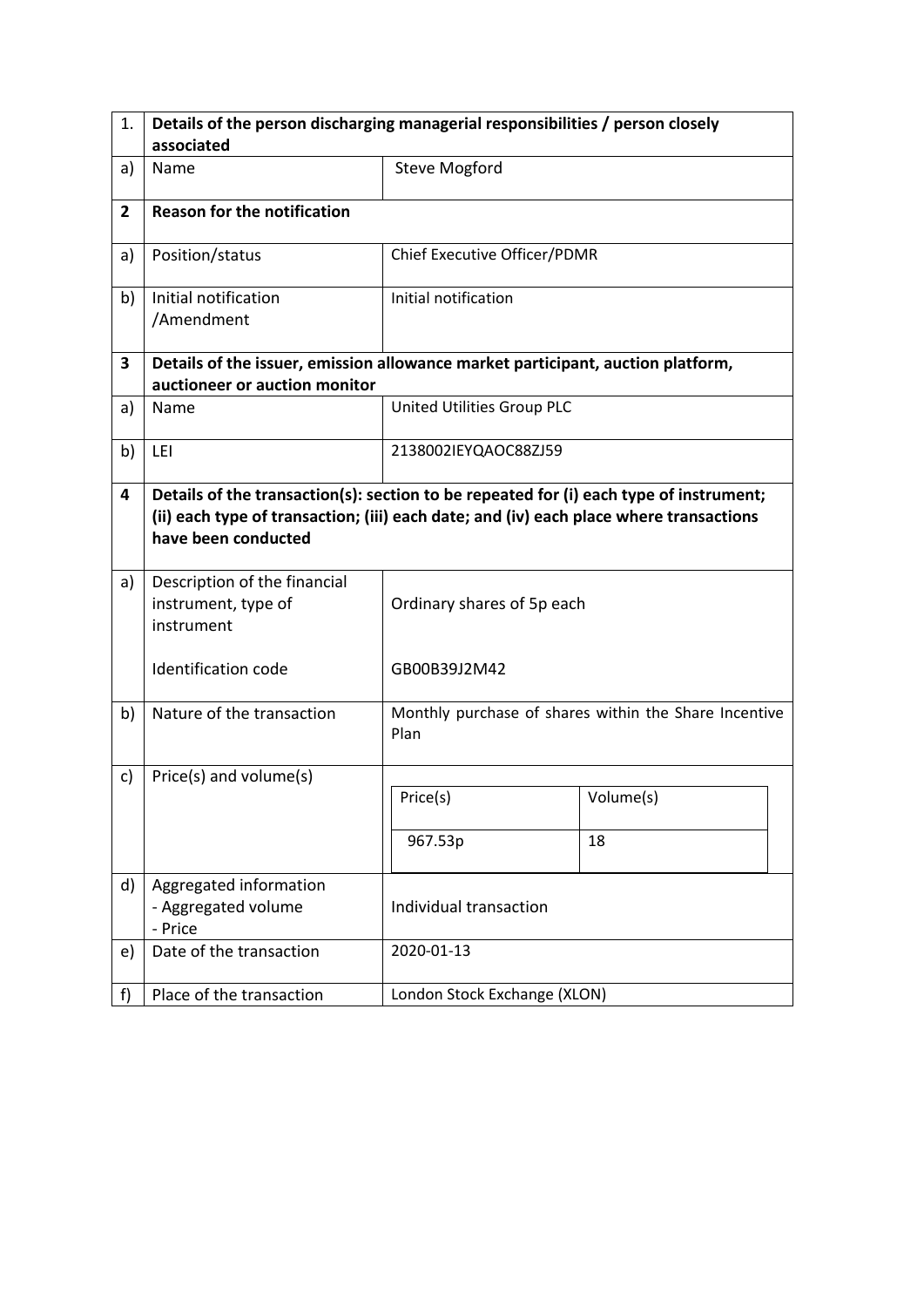| 1              | Details of the person discharging managerial responsibilities / person closely                                                                                                                          |                        |                                                       |           |  |
|----------------|---------------------------------------------------------------------------------------------------------------------------------------------------------------------------------------------------------|------------------------|-------------------------------------------------------|-----------|--|
|                | associated                                                                                                                                                                                              |                        |                                                       |           |  |
| a)             | Name                                                                                                                                                                                                    |                        | <b>Martin Padley</b>                                  |           |  |
| $\overline{2}$ | <b>Reason for the notification</b>                                                                                                                                                                      |                        |                                                       |           |  |
| a)             | Position/status                                                                                                                                                                                         |                        | Water and Scientific Services Director/PDMR           |           |  |
| b)             | Initial notification<br>/Amendment                                                                                                                                                                      |                        | Initial notification                                  |           |  |
| 3              | Details of the issuer, emission allowance market participant, auction platform,<br>auctioneer or auction monitor                                                                                        |                        |                                                       |           |  |
| a)             | Name                                                                                                                                                                                                    |                        | United Utilities Group PLC                            |           |  |
| b)             | LEI                                                                                                                                                                                                     |                        | 2138002IEYQAOC88ZJ59                                  |           |  |
| 4              | Details of the transaction(s): section to be repeated for (i) each type of instrument;<br>(ii) each type of transaction; (iii) each date; and (iv) each place where transactions<br>have been conducted |                        |                                                       |           |  |
| a)             | Description of the financial<br>instrument, type of<br>instrument                                                                                                                                       |                        | Ordinary shares of 5p each                            |           |  |
|                | <b>Identification code</b>                                                                                                                                                                              |                        | GB00B39J2M42                                          |           |  |
| b)             | Nature of the transaction                                                                                                                                                                               | Plan                   | Monthly purchase of shares within the Share Incentive |           |  |
| c)             | Price(s) and volume(s)                                                                                                                                                                                  |                        |                                                       |           |  |
|                |                                                                                                                                                                                                         |                        | Price(s)                                              | Volume(s) |  |
|                |                                                                                                                                                                                                         |                        | 967.53p                                               | 18        |  |
| d)             | Aggregated information<br>- Aggregated volume<br>- Price                                                                                                                                                | Individual transaction |                                                       |           |  |
| e)             | Date of the transaction                                                                                                                                                                                 |                        | 2020-01-13                                            |           |  |
| f)             | Place of the transaction                                                                                                                                                                                |                        | London Stock Exchange (XLON)                          |           |  |